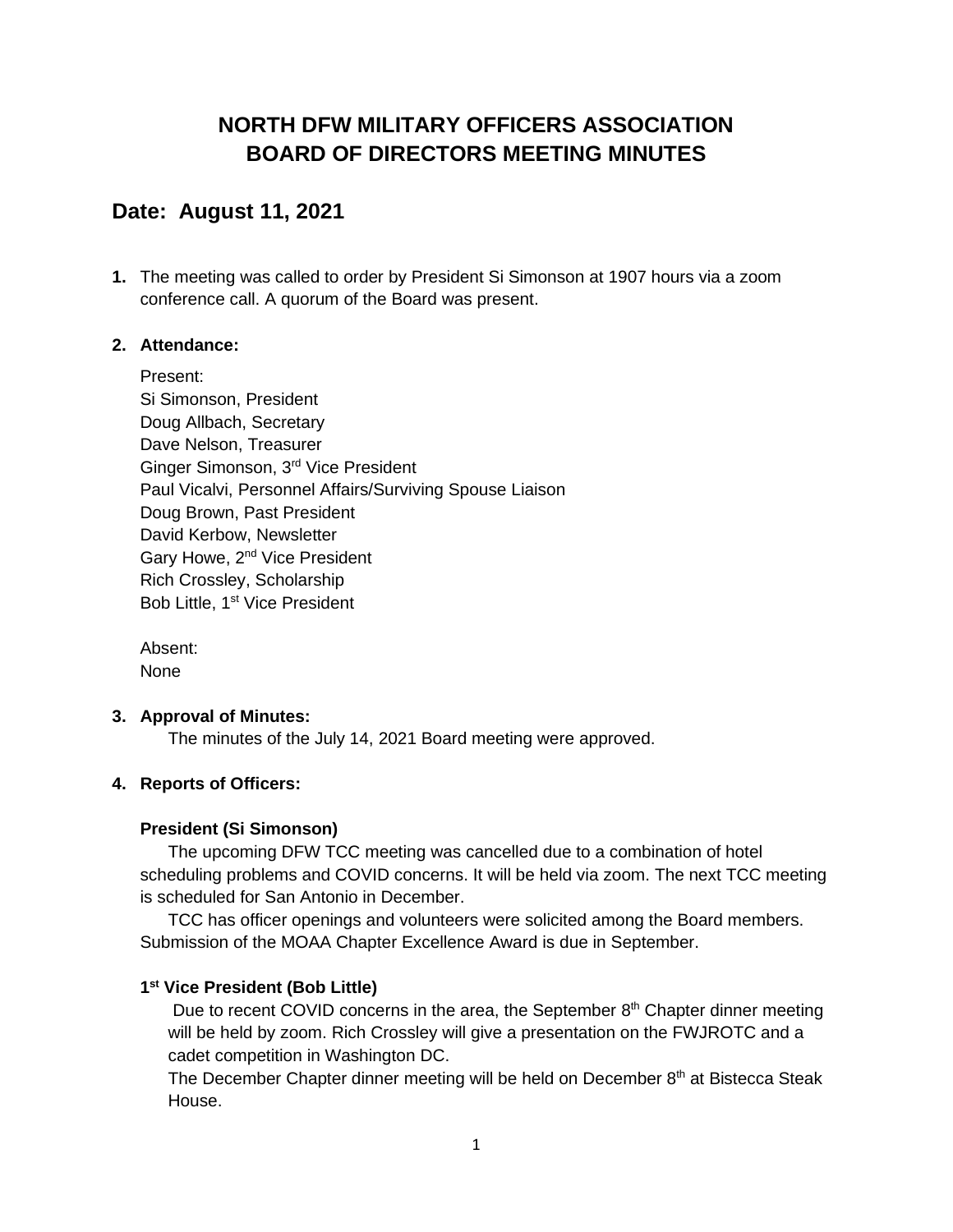#### **2 nd Vice President (Gary Howe)**

Thirty-seven members have paid their 2021 dues. A reminder card will be sent. MOAA National is carrying 83 Chapter members.

#### **3 rd Vice President Legislative and Community Activities (Ginger Simonson)**

The Texas Legislature is in a second special session. There is no quorum so there'll be no legislation.

The National Defense Authorization Act is moving through congress.

The Senate passed a basic needs allowance for lower income service members. They are working on extending Tricare for young adult dependents.

MOAA will present a webinar on VA benefits.

#### **Treasurer's Report (Dave Nelson)**

The Chapter's finances total \$14,899.00 operational balance. Two \$1000 scholarships have been paid. One \$1500 scholarship is pending.

#### **Secretary's Report (Doug Allbach)**

No report.

#### **Reports of Committees:**

#### **Scholarship/ROTC/JROTC (Rich Crossley)**

No report.

#### **Newsletter Editor (David Kerbow)**

The deadline for newsletter articles is August  $15<sup>th</sup>$ .

#### **Public Relations (Vacant)**

No report.

### **Personal Affairs/Surviving Spouse Liaison (Paul Vicalvi) No report.**

**Historian (Vacant)**

No report.

### **Past President (Doug Brown)**

No report.

#### **Nominations Committee**

No report.